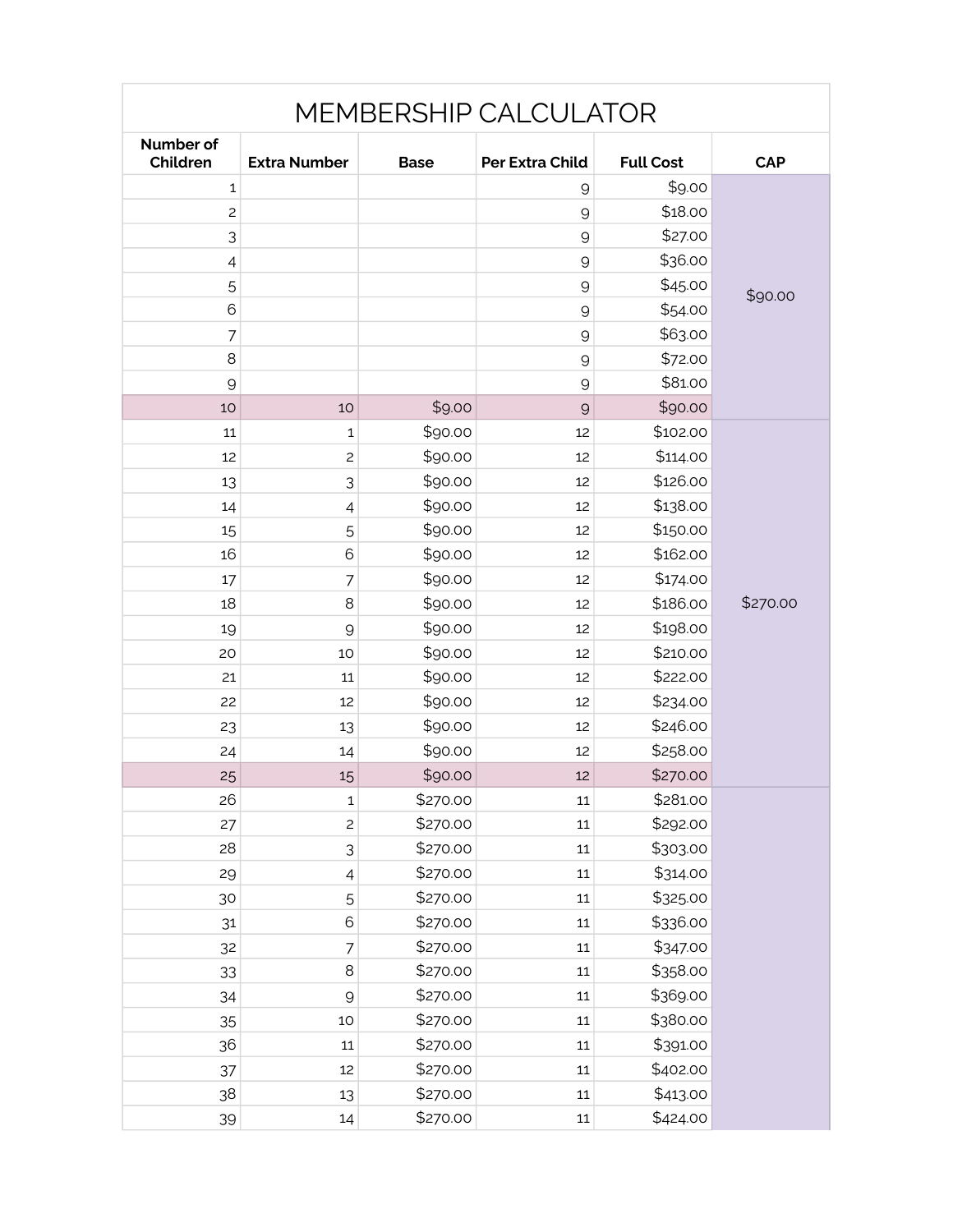| 40 | 15 | \$270.00 | 11     | \$435.00 |            |
|----|----|----------|--------|----------|------------|
| 41 | 16 | \$270.00 | $11\,$ | \$446.00 |            |
| 42 | 17 | \$270.00 | 11     | \$457.00 |            |
| 43 | 18 | \$270.00 | $11\,$ | \$468.00 |            |
| 44 | 19 | \$270.00 | $11\,$ | \$479.00 |            |
| 45 | 20 | \$270.00 | $11\,$ | \$490.00 |            |
| 46 | 21 | \$270.00 | $11\,$ | \$501.00 |            |
| 47 | 22 | \$270.00 | $11\,$ | \$512.00 |            |
| 48 | 23 | \$270.00 | $11\,$ | \$523.00 |            |
| 49 | 24 | \$270.00 | $11\,$ | \$534.00 |            |
| 50 | 25 | \$270.00 | 11     | \$545.00 |            |
| 51 | 26 | \$270.00 | $11\,$ | \$556.00 |            |
| 52 | 27 | \$270.00 | $11\,$ | \$567.00 |            |
| 53 | 28 | \$270.00 | $11\,$ | \$578.00 |            |
| 54 | 29 | \$270.00 | $11\,$ | \$589.00 |            |
| 55 | 30 | \$270.00 | $11\,$ | \$600.00 |            |
| 56 | 31 | \$270.00 | $11\,$ | \$611.00 |            |
| 57 | 32 | \$270.00 | $11\,$ | \$622.00 |            |
| 58 | 33 | \$270.00 | 11     | \$633.00 |            |
| 59 | 34 | \$270.00 | $11\,$ | \$644.00 |            |
| 60 | 35 | \$270.00 | $11\,$ | \$655.00 |            |
| 61 | 36 | \$270.00 | $11\,$ | \$666.00 |            |
| 62 | 37 | \$270.00 | $11\,$ | \$677.00 |            |
| 63 | 38 | \$270.00 | $11\,$ | \$688.00 | \$1,095.00 |
| 64 | 39 | \$270.00 | $11\,$ | \$699.00 |            |
| 65 | 40 | \$270.00 | $11\,$ | \$710.00 |            |
| 66 | 41 | \$270.00 | 11     | \$721.00 |            |
| 67 | 42 | \$270.00 | $11\,$ | \$732.00 |            |
| 68 | 43 | \$270.00 | 11     | \$743.00 |            |
| 69 | 44 | \$270.00 | 11     | \$754.00 |            |
| 70 | 45 | \$270.00 | 11     | \$765.00 |            |
| 71 | 46 | \$270.00 | $11\,$ | \$776.00 |            |
| 72 | 47 | \$270.00 | 11     | \$787.00 |            |
| 73 | 48 | \$270.00 | $11\,$ | \$798.00 |            |
| 74 | 49 | \$270.00 | 11     | \$809.00 |            |
| 75 | 50 | \$270.00 | $11\,$ | \$820.00 |            |
| 76 | 51 | \$270.00 | 11     | \$831.00 |            |
| 77 | 52 | \$270.00 | 11     | \$842.00 |            |
| 78 | 53 | \$270.00 | 11     | \$853.00 |            |
| 79 | 54 | \$270.00 | $11\,$ | \$864.00 |            |
| 80 | 55 | \$270.00 | 11     | \$875.00 |            |
| 81 | 56 | \$270.00 | $11\,$ | \$886.00 |            |
| 82 | 57 | \$270.00 | 11     | \$897.00 |            |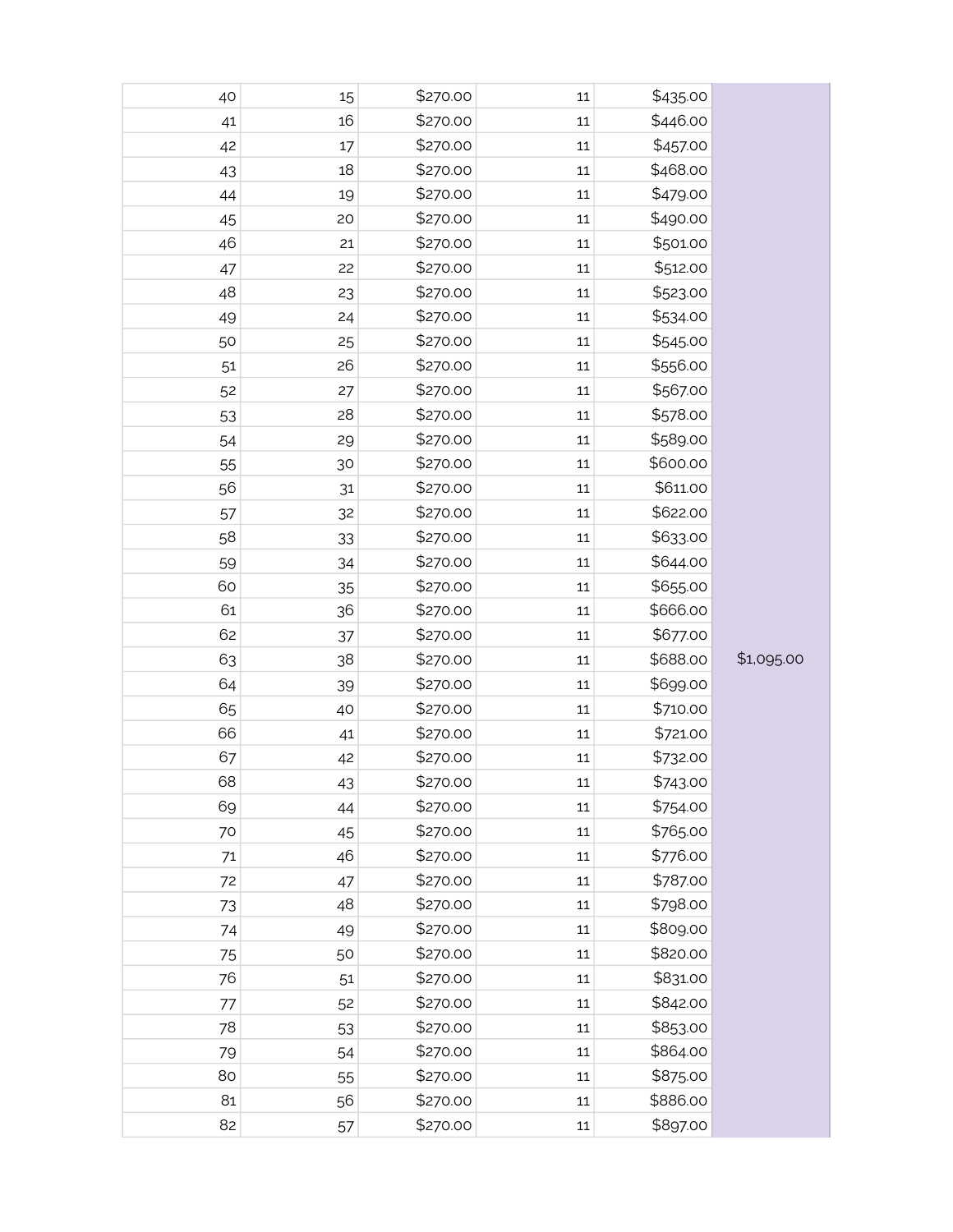| 83  | 58             | \$270.00   | 11     | \$908.00   |
|-----|----------------|------------|--------|------------|
| 84  | 59             | \$270.00   | 11     | \$919.00   |
| 85  | 60             | \$270.00   | $11\,$ | \$930.00   |
| 86  | 61             | \$270.00   | 11     | \$941.00   |
| 87  | 62             | \$270.00   | 11     | \$952.00   |
| 88  | 63             | \$270.00   | 11     | \$963.00   |
| 89  | 64             | \$270.00   | 11     | \$974.00   |
| 90  | 65             | \$270.00   | 11     | \$985.00   |
| 91  | 66             | \$270.00   | $11\,$ | \$996.00   |
| 92  | 67             | \$270.00   | 11     | \$1,007.00 |
| 93  | 68             | \$270.00   | $11\,$ | \$1,018.00 |
| 94  | 69             | \$270.00   | $11\,$ | \$1,029.00 |
| 95  | 70             | \$270.00   | $11\,$ | \$1,040.00 |
| 96  | 71             | \$270.00   | $11\,$ | \$1,051.00 |
| 97  | 72             | \$270.00   | 11     | \$1,062.00 |
| 98  | 73             | \$270.00   | 11     | \$1,073.00 |
| 99  | 74             | \$270.00   | 11     | \$1,084.00 |
| 100 | 75             | \$270.00   | $11\,$ | \$1,095.00 |
| 101 | $\mathbf 1$    | \$1,095.00 | 10     | \$1,105.00 |
| 102 | $\overline{c}$ | \$1,095.00 | 10     | \$1,115.00 |
| 103 | 3              | \$1,095.00 | 10     | \$1,125.00 |
| 104 | $\overline{4}$ | \$1,095.00 | 10     | \$1,135.00 |
| 105 | 5              | \$1,095.00 | 10     | \$1,145.00 |
| 106 | 6              | \$1,095.00 | 10     | \$1,155.00 |
| 107 | $\overline{7}$ | \$1,095.00 | 10     | \$1,165.00 |
| 108 | $\,8\,$        | \$1,095.00 | 10     | \$1,175.00 |
| 109 | 9              | \$1,095.00 | 10     | \$1,185.00 |
| 110 | 10             | \$1,095.00 | 10     | \$1,195.00 |
| 111 | 11             | \$1,095.00 | 10     | \$1,205.00 |
| 112 | 12             | \$1,095.00 | 10     | \$1,215.00 |
| 113 | 13             | \$1,095.00 | 10     | \$1,225.00 |
| 114 | 14             | \$1,095.00 | 10     | \$1,235.00 |
| 115 | 15             | \$1,095.00 | 10     | \$1,245.00 |
| 116 | 16             | \$1,095.00 | 10     | \$1,255.00 |
| 117 | 17             | \$1,095.00 | 10     | \$1,265.00 |
| 118 | 18             | \$1,095.00 | 10     | \$1,275.00 |
| 119 | 19             | \$1,095.00 | 10     | \$1,285.00 |
| 120 | 20             | \$1,095.00 | 10     | \$1,295.00 |
| 121 | 21             | \$1,095.00 | 10     | \$1,305.00 |
| 122 | 22             | \$1,095.00 | 10     | \$1,315.00 |
| 123 | 23             | \$1,095.00 | 10     | \$1,325.00 |
| 124 | 24             | \$1,095.00 | 10     | \$1,335.00 |
| 125 | 25             | \$1,095.00 | 10     | \$1,345.00 |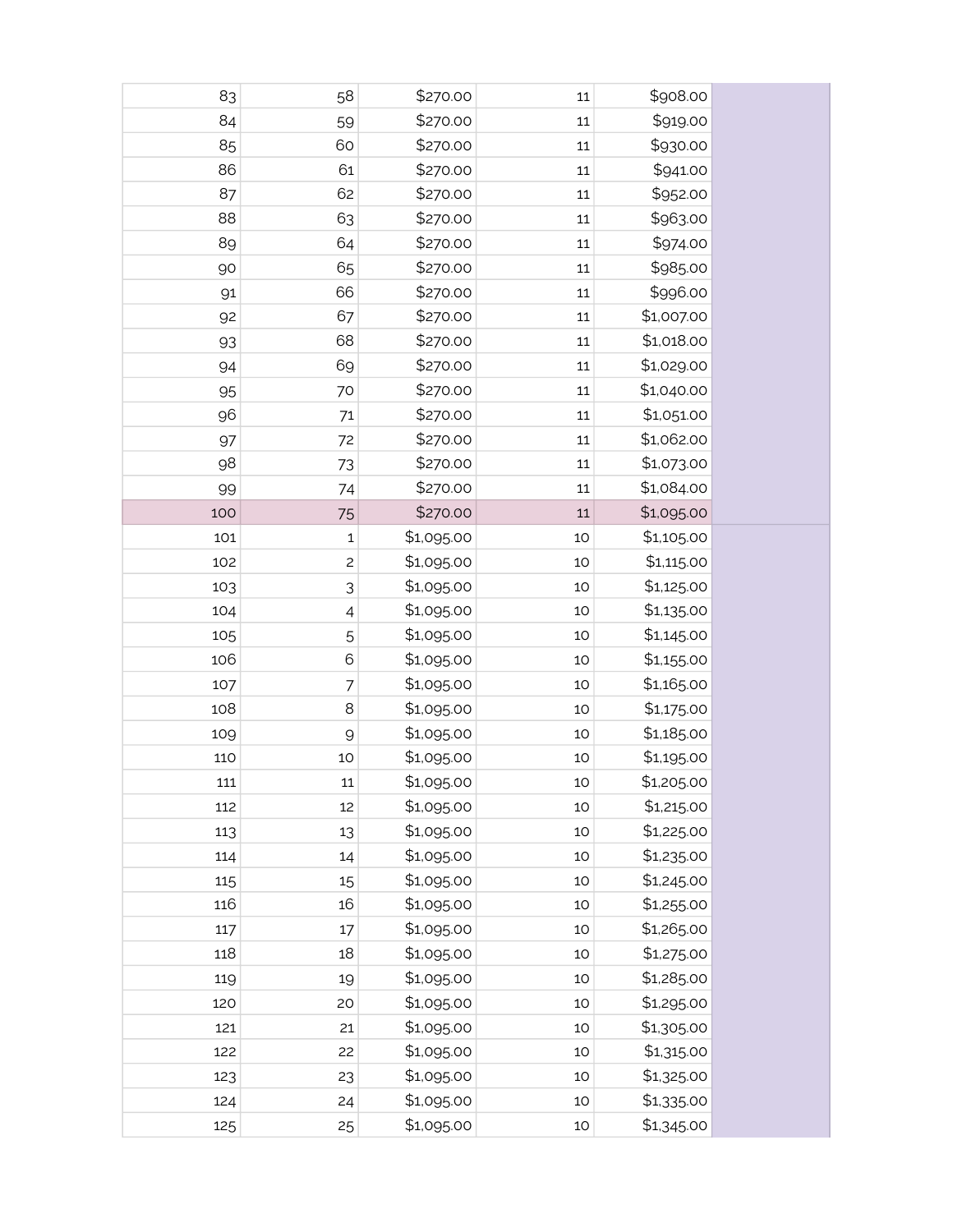| 126 | 26 | \$1,095.00 | 10 | \$1,355.00 |            |
|-----|----|------------|----|------------|------------|
| 127 | 27 | \$1,095.00 | 10 | \$1,365.00 |            |
| 128 | 28 | \$1,095.00 | 10 | \$1,375.00 |            |
| 129 | 29 | \$1,095.00 | 10 | \$1,385.00 |            |
| 130 | 30 | \$1,095.00 | 10 | \$1,395.00 |            |
| 131 | 31 | \$1,095.00 | 10 | \$1,405.00 |            |
| 132 | 32 | \$1,095.00 | 10 | \$1,415.00 |            |
| 133 | 33 | \$1,095.00 | 10 | \$1,425.00 |            |
| 134 | 34 | \$1,095.00 | 10 | \$1,435.00 |            |
| 135 | 35 | \$1,095.00 | 10 | \$1,445.00 |            |
| 136 | 36 | \$1,095.00 | 10 | \$1,455.00 |            |
| 137 | 37 | \$1,095.00 | 10 | \$1,465.00 |            |
| 138 | 38 | \$1,095.00 | 10 | \$1,475.00 |            |
| 139 | 39 | \$1,095.00 | 10 | \$1,485.00 |            |
| 140 | 40 | \$1,095.00 | 10 | \$1,495.00 |            |
| 141 | 41 | \$1,095.00 | 10 | \$1,505.00 | \$1,715.00 |
| 142 | 42 | \$1,095.00 | 10 | \$1,515.00 |            |
| 143 | 43 | \$1,095.00 | 10 | \$1,525.00 |            |
| 144 | 44 | \$1,095.00 | 10 | \$1,535.00 |            |
| 145 | 45 | \$1,095.00 | 10 | \$1,545.00 |            |
| 146 | 46 | \$1,095.00 | 10 | \$1,555.00 |            |
| 147 | 47 | \$1,095.00 | 10 | \$1,565.00 |            |
| 148 | 48 | \$1,095.00 | 10 | \$1,575.00 |            |
| 149 | 49 | \$1,095.00 | 10 | \$1,585.00 |            |
| 150 | 50 | \$1,095.00 | 10 | \$1,595.00 |            |
| 151 | 51 | \$1,095.00 | 10 | \$1,605.00 |            |
| 152 | 52 | \$1,095.00 | 10 | \$1,615.00 |            |
| 153 | 53 | \$1,095.00 | 10 | \$1,625.00 |            |
| 154 | 54 | \$1,095.00 | 10 | \$1,635.00 |            |
| 155 | 55 | \$1,095.00 | 10 | \$1,645.00 |            |
| 156 | 56 | \$1,095.00 | 10 | \$1,655.00 |            |
| 157 | 57 | \$1,095.00 | 10 | \$1,665.00 |            |
| 158 | 58 | \$1,095.00 | 10 | \$1,675.00 |            |
| 159 | 59 | \$1,095.00 | 10 | \$1,685.00 |            |
| 160 | 60 | \$1,095.00 | 10 | \$1,695.00 |            |
| 161 | 61 | \$1,095.00 | 10 | \$1,705.00 |            |
| 162 | 62 | \$1,095.00 | 10 | \$1,715.00 |            |
| 163 | 63 | \$1,095.00 |    | \$1,715.00 |            |
| 164 | 64 | \$1,095.00 |    | \$1,715.00 |            |
| 165 | 65 | \$1,095.00 |    | \$1,715.00 |            |
| 166 | 66 | \$1,095.00 |    | \$1,715.00 |            |
| 167 | 67 | \$1,095.00 |    | \$1,715.00 |            |
| 168 | 68 | \$1,095.00 |    | \$1,715.00 |            |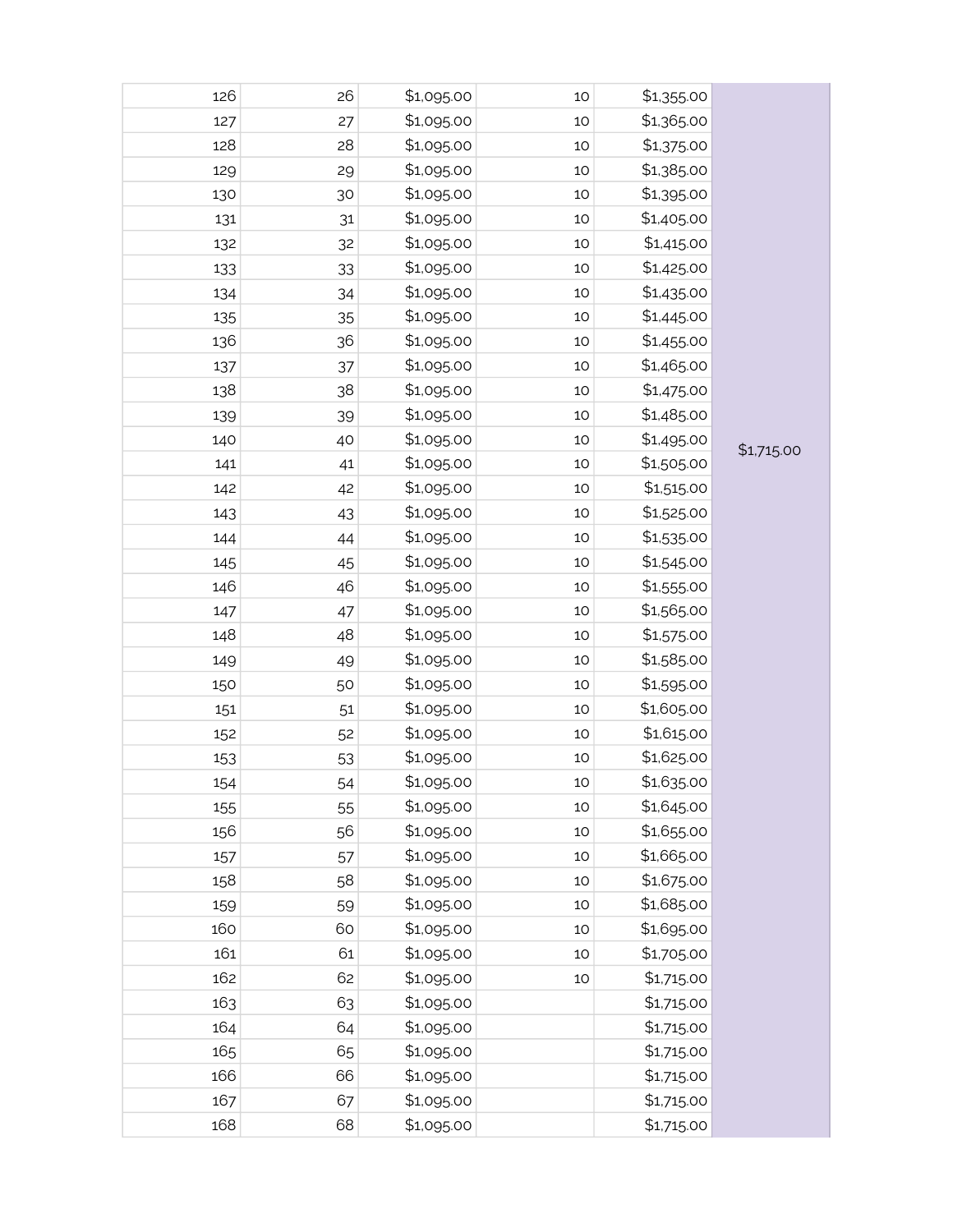| 169 | 69                        | \$1,095.00 |              | \$1,715.00 |
|-----|---------------------------|------------|--------------|------------|
| 170 | 70                        | \$1,095.00 |              | \$1,715.00 |
| 171 | 71                        | \$1,095.00 |              | \$1,715.00 |
| 172 | 72                        | \$1,095.00 |              | \$1,715.00 |
| 173 | 73                        | \$1,095.00 |              | \$1,715.00 |
| 174 | 74                        | \$1,095.00 |              | \$1,715.00 |
| 175 | 75                        | \$1,095.00 |              | \$1,715.00 |
| 176 | 76                        | \$1,095.00 |              | \$1,715.00 |
| 177 | 77                        | \$1,095.00 |              | \$1,715.00 |
| 178 | 78                        | \$1,095.00 |              | \$1,715.00 |
| 179 | 79                        | \$1,095.00 |              | \$1,715.00 |
| 180 | 80                        | \$1,095.00 |              | \$1,715.00 |
| 181 | 1                         | \$1,715.00 | $\mathsf{Q}$ | \$1,724.00 |
| 182 | $\overline{c}$            | \$1,715.00 | $\mathsf{Q}$ | \$1,733.00 |
| 183 | $\ensuremath{\mathsf{3}}$ | \$1,715.00 | 9            | \$1,742.00 |
| 184 | 4                         | \$1,715.00 | $\mathsf{Q}$ | \$1,751.00 |
| 185 | 5                         | \$1,715.00 | $\mathsf{Q}$ | \$1,760.00 |
| 186 | 6                         | \$1,715.00 | $\mathsf{Q}$ | \$1,769.00 |
| 187 | $\overline{7}$            | \$1,715.00 | $\mathsf{Q}$ | \$1,778.00 |
| 188 | 8                         | \$1,715.00 | 9            | \$1,787.00 |
| 189 | $\mathcal{Q}$             | \$1,715.00 | $\mathsf{Q}$ | \$1,796.00 |
| 190 | 10                        | \$1,715.00 | $\mathsf{Q}$ | \$1,805.00 |
| 191 | 11                        | \$1,715.00 | $\mathsf{Q}$ | \$1,814.00 |
| 192 | 12                        | \$1,715.00 | $\mathsf{Q}$ | \$1,823.00 |
| 193 | 13                        | \$1,715.00 | $\mathsf{Q}$ | \$1,832.00 |
| 194 | 14                        | \$1,715.00 | $\mathsf{Q}$ | \$1,841.00 |
| 195 | 15                        | \$1,715.00 | $\mathsf{Q}$ | \$1,850.00 |
| 196 | 16                        | \$1,715.00 | 9            | \$1,859.00 |
| 197 | 17                        | \$1,715.00 | 9            | \$1,868.00 |
| 198 | 18                        | \$1,715.00 | $\mathsf{Q}$ | \$1,877.00 |
| 199 | 19                        | \$1,715.00 | $\mathsf{Q}$ | \$1,886.00 |
| 200 | 20                        | \$1,715.00 | $\mathsf{Q}$ | \$1,895.00 |
| 201 | 21                        | \$1,715.00 | $\mathsf{Q}$ | \$1,904.00 |
| 202 | 22                        | \$1,715.00 | $\mathsf{Q}$ | \$1,913.00 |
| 203 | 23                        | \$1,715.00 | $\mathsf{Q}$ | \$1,922.00 |
| 204 | 24                        | \$1,715.00 | $\mathsf 9$  | \$1,931.00 |
| 205 | 25                        | \$1,715.00 | $\mathsf{Q}$ | \$1,940.00 |
| 206 | 26                        | \$1,715.00 | $\mathsf{Q}$ | \$1,949.00 |
| 207 | 27                        | \$1,715.00 | $\mathsf{Q}$ | \$1,958.00 |
| 208 | 28                        | \$1,715.00 | $\mathsf{Q}$ | \$1,967.00 |
| 209 | 29                        | \$1,715.00 | $\mathsf{Q}$ | \$1,976.00 |
| 210 | 30                        | \$1,715.00 | $\mathsf{Q}$ | \$1,985.00 |
| 211 | 31                        | \$1,715.00 | $\mathsf{Q}$ | \$1,994.00 |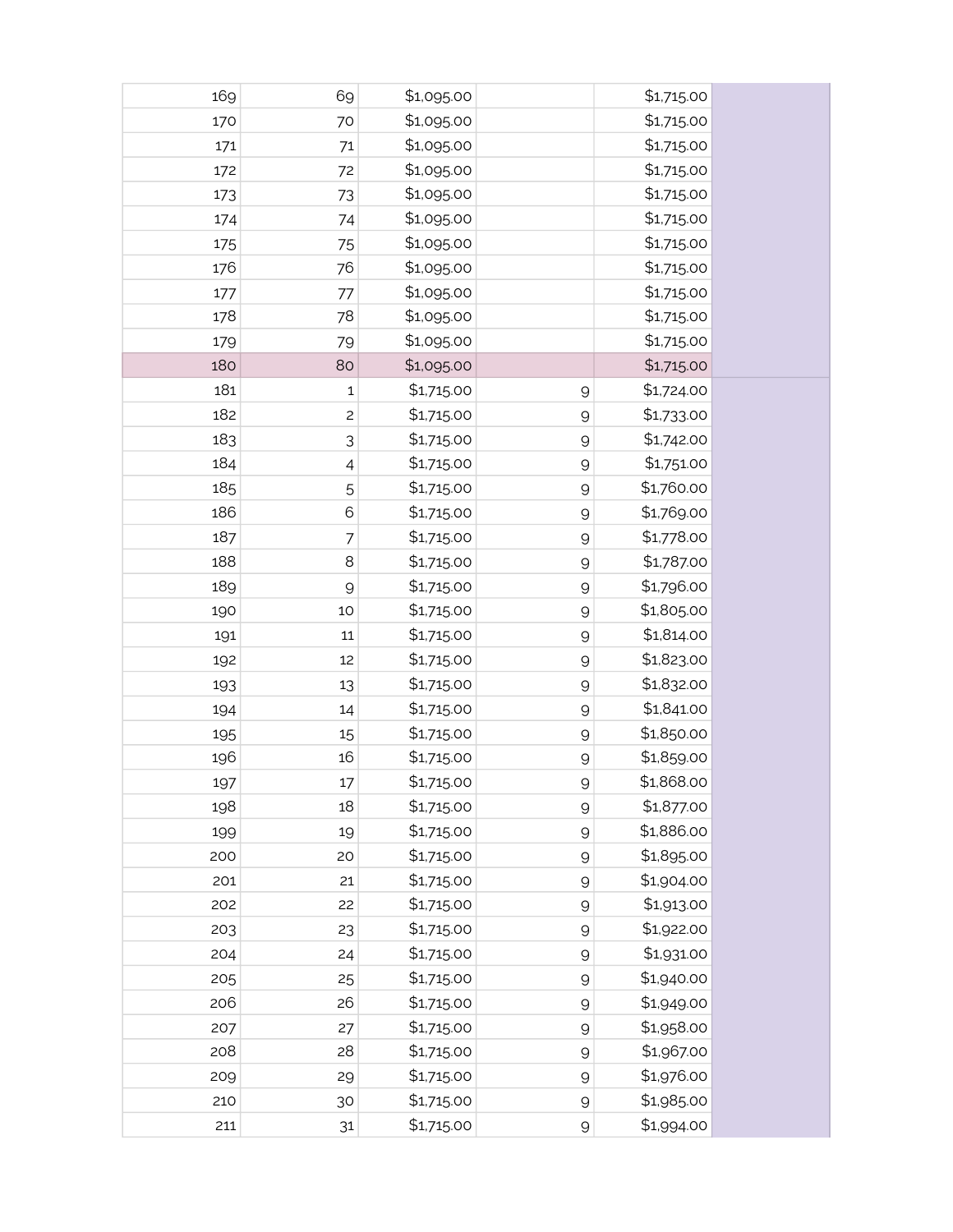| 212 | 32 | \$1,715.00 | $\Theta$     | \$2,003.00 |            |
|-----|----|------------|--------------|------------|------------|
| 213 | 33 | \$1,715.00 | $\mathsf 9$  | \$2,012.00 |            |
| 214 | 34 | \$1,715.00 | $\mathsf{Q}$ | \$2,021.00 |            |
| 215 | 35 | \$1,715.00 | 9            | \$2,030.00 |            |
| 216 | 36 | \$1,715.00 | $\mathsf{Q}$ | \$2,039.00 |            |
| 217 | 37 | \$1,715.00 | $\mathsf{Q}$ | \$2,048.00 |            |
| 218 | 38 | \$1,715.00 | $\mathsf{Q}$ | \$2,057.00 |            |
| 219 | 39 | \$1,715.00 | $\mathsf{Q}$ | \$2,066.00 |            |
| 220 | 40 | \$1,715.00 | $\mathsf{Q}$ | \$2,075.00 |            |
| 221 | 41 | \$1,715.00 | $\mathsf{Q}$ | \$2,084.00 |            |
| 222 | 42 | \$1,715.00 | $\mathsf{Q}$ | \$2,093.00 |            |
| 223 | 43 | \$1,715.00 | $\mathsf{Q}$ | \$2,102.00 |            |
| 224 | 44 | \$1,715.00 | $\mathsf{Q}$ | \$2,111.00 |            |
| 225 | 45 | \$1,715.00 | $\mathsf{Q}$ | \$2,120.00 |            |
| 226 | 46 | \$1,715.00 | $\mathsf{Q}$ | \$2,129.00 |            |
| 227 | 47 | \$1,715.00 | $\mathsf{Q}$ | \$2,138.00 |            |
| 228 | 48 | \$1,715.00 | $\mathsf{Q}$ | \$2,147.00 |            |
| 229 | 49 | \$1,715.00 | $\mathsf{Q}$ | \$2,156.00 |            |
| 230 | 50 | \$1,715.00 | $\mathsf{Q}$ | \$2,165.00 | \$2,363.00 |
| 231 | 51 | \$1,715.00 | $\mathsf 9$  | \$2,174.00 |            |
| 232 | 52 | \$1,715.00 | $\mathsf 9$  | \$2,183.00 |            |
| 233 | 53 | \$1,715.00 | $\mathsf{Q}$ | \$2,192.00 |            |
| 234 | 54 | \$1,715.00 | $\mathsf 9$  | \$2,201.00 |            |
| 235 | 55 | \$1,715.00 | $\mathsf{Q}$ | \$2,210.00 |            |
| 236 | 56 | \$1,715.00 | $\mathsf 9$  | \$2,219.00 |            |
| 237 | 57 | \$1,715.00 | $\mathsf 9$  | \$2,228.00 |            |
| 238 | 58 | \$1,715.00 | $\mathsf 9$  | \$2,237.00 |            |
| 239 | 59 | \$1,715.00 | $\Theta$     | \$2,246.00 |            |
| 240 | 60 | \$1,715.00 | 9            | \$2,255.00 |            |
| 241 | 61 | \$1,715.00 | $\mathsf{Q}$ | \$2,264.00 |            |
| 242 | 62 | \$1,715.00 | $\mathsf 9$  | \$2,273.00 |            |
| 243 | 63 | \$1,715.00 | $\mathsf{Q}$ | \$2,282.00 |            |
| 244 | 64 | \$1,715.00 | $\mathsf 9$  | \$2,291.00 |            |
| 245 | 65 | \$1,715.00 | $\mathsf{Q}$ | \$2,300.00 |            |
| 246 | 66 | \$1,715.00 | $\mathsf{Q}$ | \$2,309.00 |            |
| 247 | 67 | \$1,715.00 | $\mathsf{Q}$ | \$2,318.00 |            |
| 248 | 68 | \$1,715.00 | $\mathsf{Q}$ | \$2,327.00 |            |
| 249 | 69 | \$1,715.00 | $\mathsf{Q}$ | \$2,336.00 |            |
| 250 | 70 | \$1,715.00 | $\mathsf{Q}$ | \$2,345.00 |            |
| 251 | 71 | \$1,715.00 | $\mathsf{Q}$ | \$2,354.00 |            |
| 252 | 72 | \$1,715.00 | $\mathsf{Q}$ | \$2,363.00 |            |
| 253 | 73 | \$1,715.00 |              | \$2,363.00 |            |
| 254 | 74 | \$1,715.00 |              | \$2,363.00 |            |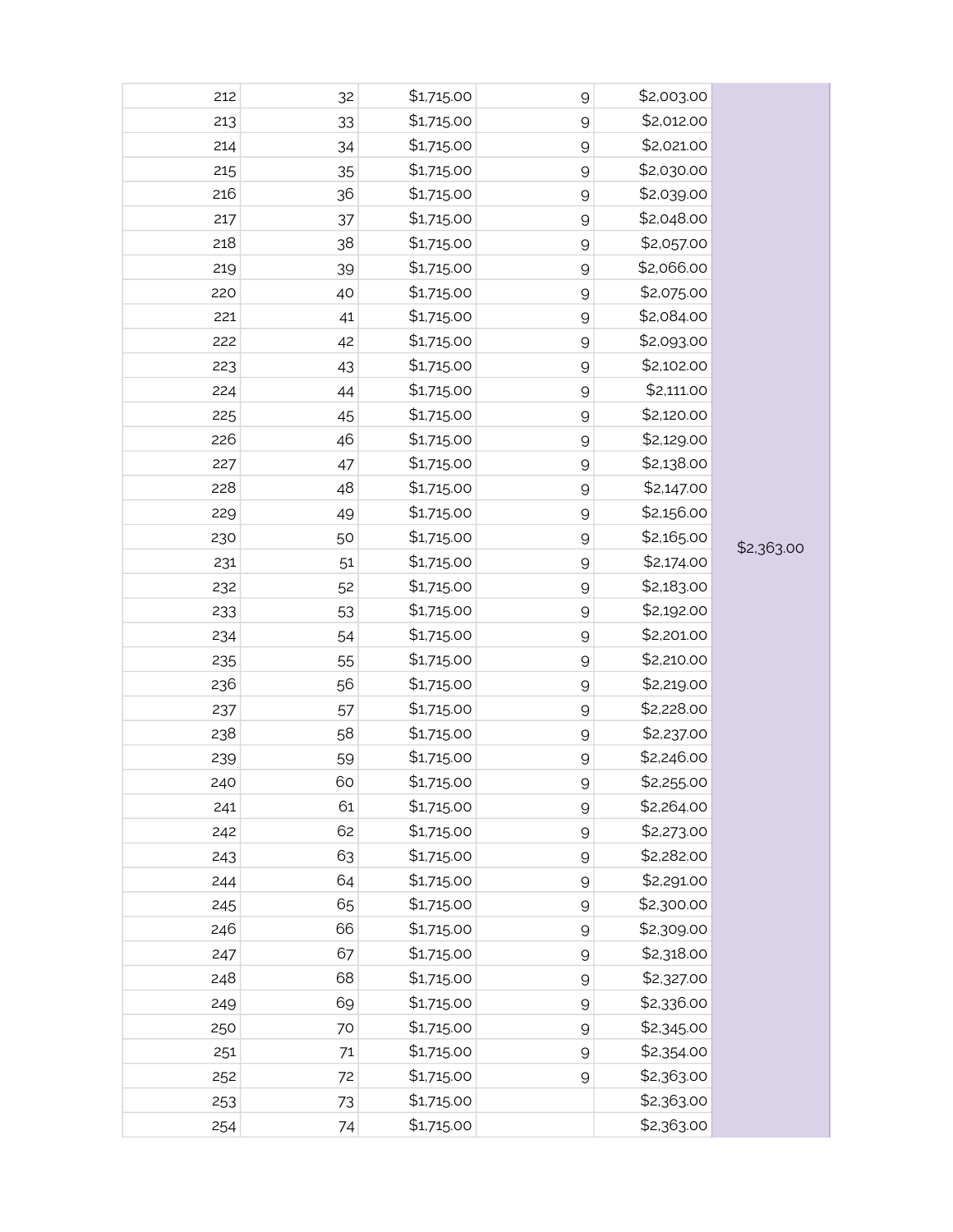| 255 | 75             | \$1,715.00 |   | \$2,363.00 |
|-----|----------------|------------|---|------------|
| 256 | 76             | \$1,715.00 |   | \$2,363.00 |
| 257 | 77             | \$1,715.00 |   | \$2,363.00 |
| 258 | 78             | \$1,715.00 |   | \$2,363.00 |
| 259 | 79             | \$1,715.00 |   | \$2,363.00 |
| 260 | 80             | \$1,715.00 |   | \$2,363.00 |
| 261 | 81             | \$1,715.00 |   | \$2,363.00 |
| 262 | 82             | \$1,715.00 |   | \$2,363.00 |
| 263 | 83             | \$1,715.00 |   | \$2,363.00 |
| 264 | 84             | \$1,715.00 |   | \$2,363.00 |
| 265 | 85             | \$1,715.00 |   | \$2,363.00 |
| 266 | 86             | \$1,715.00 |   | \$2,363.00 |
| 267 | 87             | \$1,715.00 |   | \$2,363.00 |
| 268 | 88             | \$1,715.00 |   | \$2,363.00 |
| 269 | 89             | \$1,715.00 |   | \$2,363.00 |
| 270 | 90             | \$1,715.00 |   | \$2,363.00 |
| 271 | 91             | \$1,715.00 |   | \$2,363.00 |
| 272 | 92             | \$1,715.00 |   | \$2,363.00 |
| 273 | 93             | \$1,715.00 |   | \$2,363.00 |
| 274 | 94             | \$1,715.00 |   | \$2,363.00 |
| 275 | 95             | \$1,715.00 |   | \$2,363.00 |
| 276 | 96             | \$1,715.00 |   | \$2,363.00 |
| 277 | 97             | \$1,715.00 |   | \$2,363.00 |
| 278 | 98             | \$1,715.00 |   | \$2,363.00 |
| 279 | 99             | \$1,715.00 |   | \$2,363.00 |
| 280 | 100            | \$1,715.00 |   | \$2,363.00 |
| 281 | 1              | \$2,363.00 | 7 | \$2,370.00 |
| 282 | $\overline{c}$ | \$2,363.00 | 7 | \$2,377.00 |
| 283 | 3              | \$2,363.00 | 7 | \$2,384.00 |
| 284 | 4              | \$2,363.00 | 7 | \$2,391.00 |
| 285 | 5              | \$2,363.00 | 7 | \$2,398.00 |
| 286 | 6              | \$2,363.00 | 7 | \$2,405.00 |
| 287 | 7              | \$2,363.00 | 7 | \$2,412.00 |
| 288 | 8              | \$2,363.00 | 7 | \$2,419.00 |
| 289 | $\mathsf{Q}$   | \$2,363.00 | 7 | \$2,426.00 |
| 290 | 10             | \$2,363.00 | 7 | \$2,433.00 |
| 291 | 11             | \$2,363.00 | 7 | \$2,440.00 |
| 292 | 12             | \$2,363.00 | 7 | \$2,447.00 |
| 293 | 13             | \$2,363.00 | 7 | \$2,454.00 |
| 294 | 14             | \$2,363.00 | 7 | \$2,461.00 |
| 295 | 15             | \$2,363.00 | 7 | \$2,468.00 |
| 296 | 16             | \$2,363.00 | 7 | \$2,475.00 |
| 297 | $17$           | \$2,363.00 | 7 | \$2,482.00 |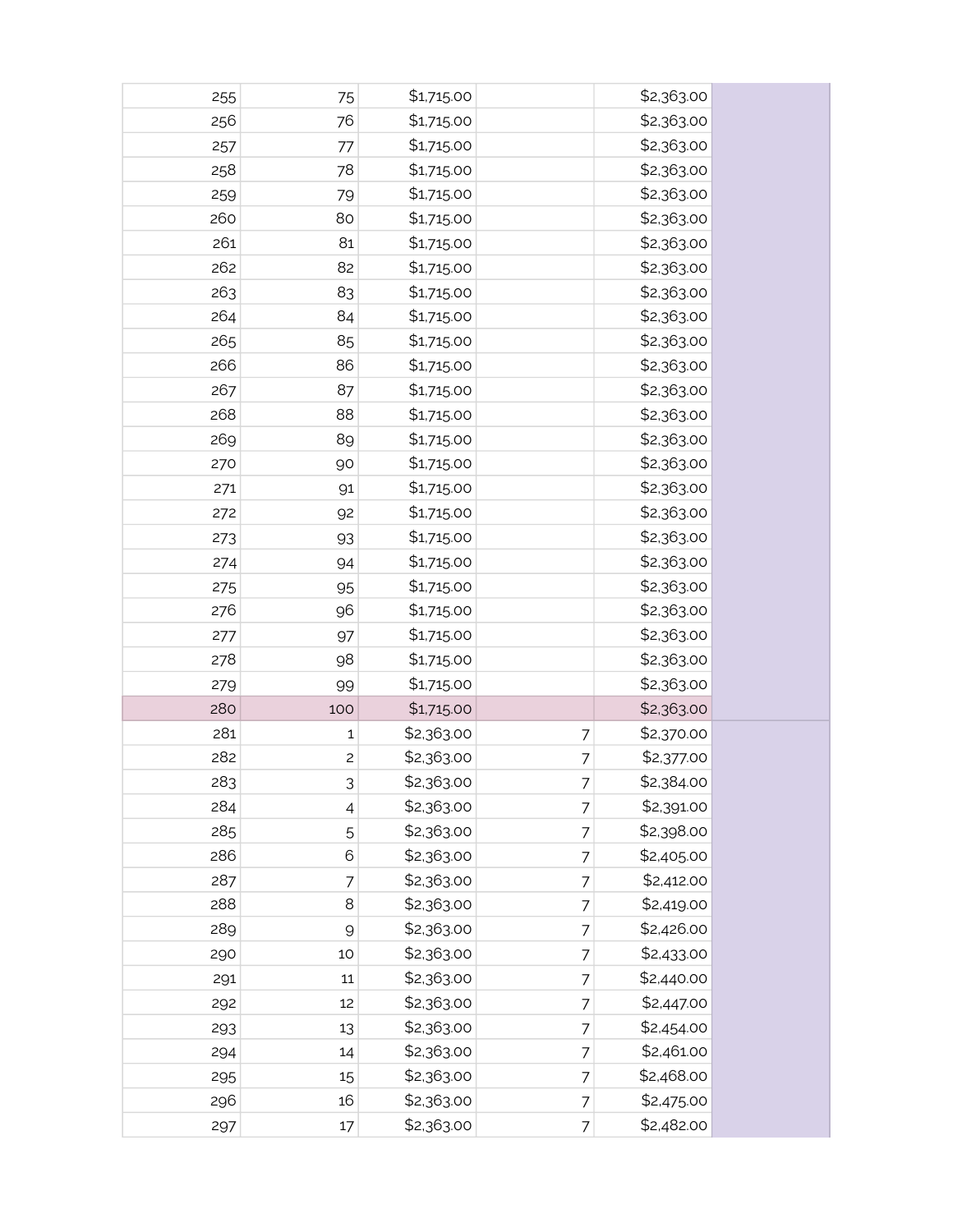| 298 | 18 | \$2,363.00 | 7 | \$2,489.00 |  |
|-----|----|------------|---|------------|--|
| 299 | 19 | \$2,363.00 | 7 | \$2,496.00 |  |
| 300 | 20 | \$2,363.00 | 7 | \$2,503.00 |  |
| 301 | 21 | \$2,363.00 | 7 | \$2,510.00 |  |
| 302 | 22 | \$2,363.00 | 7 | \$2,517.00 |  |
| 303 | 23 | \$2,363.00 | 7 | \$2,524.00 |  |
| 304 | 24 | \$2,363.00 | 7 | \$2,531.00 |  |
| 305 | 25 | \$2,363.00 | 7 | \$2,538.00 |  |
| 306 | 26 | \$2,363.00 | 7 | \$2,545.00 |  |
| 307 | 27 | \$2,363.00 | 7 | \$2,552.00 |  |
| 308 | 28 | \$2,363.00 | 7 | \$2,559.00 |  |
| 309 | 29 | \$2,363.00 | 7 | \$2,566.00 |  |
| 310 | 30 | \$2,363.00 | 7 | \$2,573.00 |  |
| 311 | 31 | \$2,363.00 | 7 | \$2,580.00 |  |
| 312 | 32 | \$2,363.00 | 7 | \$2,587.00 |  |
| 313 | 33 | \$2,363.00 | 7 | \$2,594.00 |  |
| 314 | 34 | \$2,363.00 | 7 | \$2,601.00 |  |
| 315 | 35 | \$2,363.00 | 7 | \$2,608.00 |  |
| 316 | 36 | \$2,363.00 | 7 | \$2,615.00 |  |
| 317 | 37 | \$2,363.00 | 7 | \$2,622.00 |  |
| 318 | 38 | \$2,363.00 | 7 | \$2,629.00 |  |
| 319 | 39 | \$2,363.00 | 7 | \$2,636.00 |  |
| 320 | 40 | \$2,363.00 | 7 | \$2,643.00 |  |
| 321 | 41 | \$2,363.00 | 7 | \$2,650.00 |  |
| 322 | 42 | \$2,363.00 | 7 | \$2,657.00 |  |
| 323 | 43 | \$2,363.00 | 7 | \$2,664.00 |  |
| 324 | 44 | \$2,363.00 | 7 | \$2,671.00 |  |
| 325 | 45 | \$2,363.00 | 7 | \$2,678.00 |  |
| 326 | 46 | \$2,363.00 | 7 | \$2,685.00 |  |
| 327 | 47 | \$2,363.00 | 7 | \$2,692.00 |  |
| 328 | 48 | \$2,363.00 | 7 | \$2,699.00 |  |
| 329 | 49 | \$2,363.00 | 7 | \$2,706.00 |  |
| 330 | 50 | \$2,363.00 | 7 | \$2,713.00 |  |
| 331 | 51 | \$2,363.00 | 7 | \$2,720.00 |  |
| 332 | 52 | \$2,363.00 | 7 | \$2,727.00 |  |
| 333 | 53 | \$2,363.00 | 7 | \$2,734.00 |  |
| 334 | 54 | \$2,363.00 | 7 | \$2,741.00 |  |
| 335 | 55 | \$2,363.00 | 7 | \$2,748.00 |  |
| 336 | 56 | \$2,363.00 | 7 | \$2,755.00 |  |
| 337 | 57 | \$2,363.00 | 7 | \$2,762.00 |  |
| 338 | 58 | \$2,363.00 | 7 | \$2,769.00 |  |
| 339 | 59 | \$2,363.00 | 7 | \$2,776.00 |  |
| 340 | 60 | \$2,363.00 | 7 | \$2,783.00 |  |